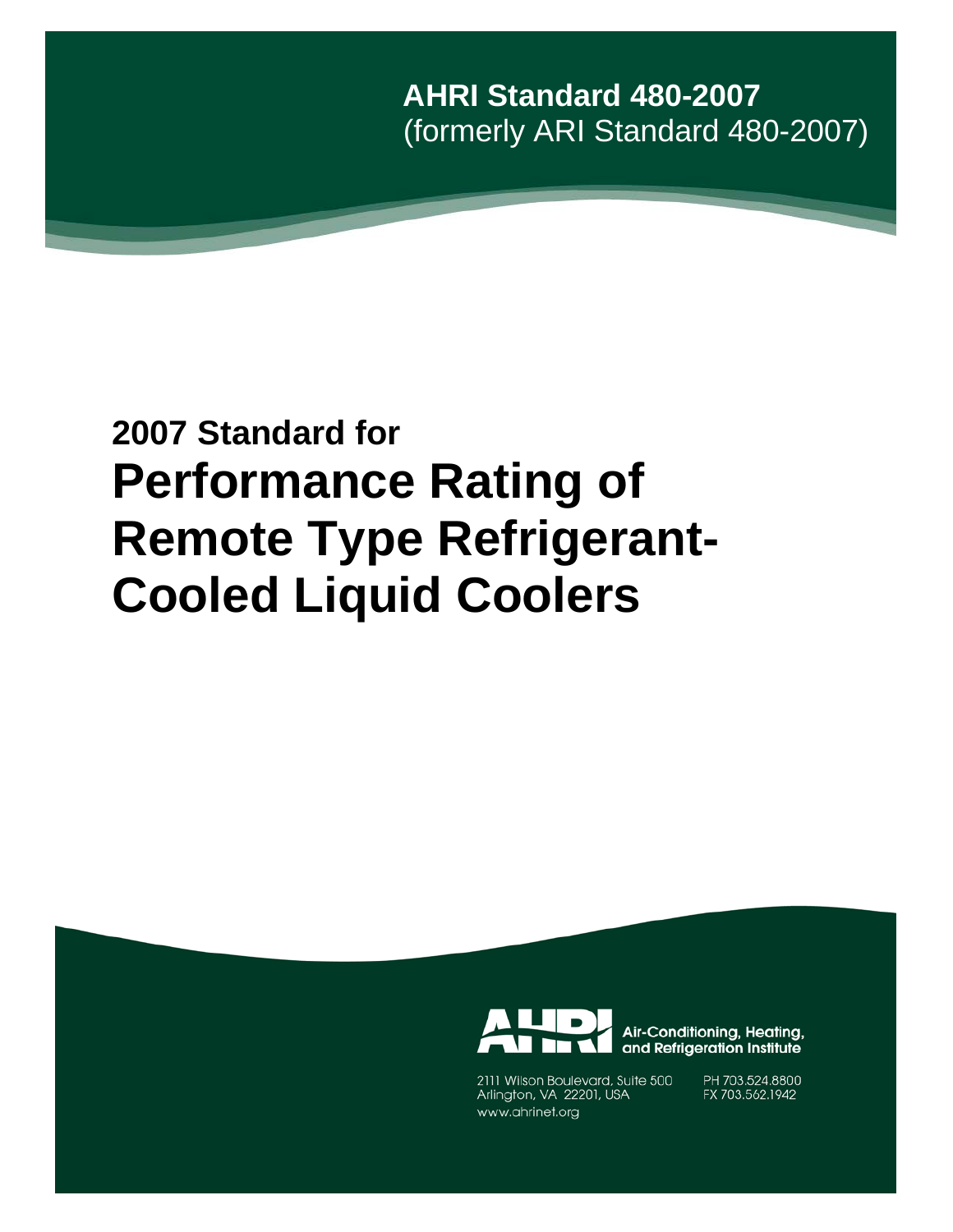### **IMPORTANT**

# *SAFETY DISCLAIMER*

AHRI does not set safety standards and does not certify or guarantee the safety of any products, components or systems designed, tested, rated, installed or operated in accordance with this standard/guideline. It is strongly recommended that products be designed, constructed, assembled, installed and operated in accordance with nationally recognized safety standards and code requirements appropriate for products covered by this standard/guideline.

AHRI uses its best efforts to develop standards/guidelines employing state-of-the-art and accepted industry practices. AHRI does not certify or guarantee that any tests conducted under its standards/guidelines will be non-hazardous or free from risk.

Note:

This standard supersedes ARI Standard 480-2001.

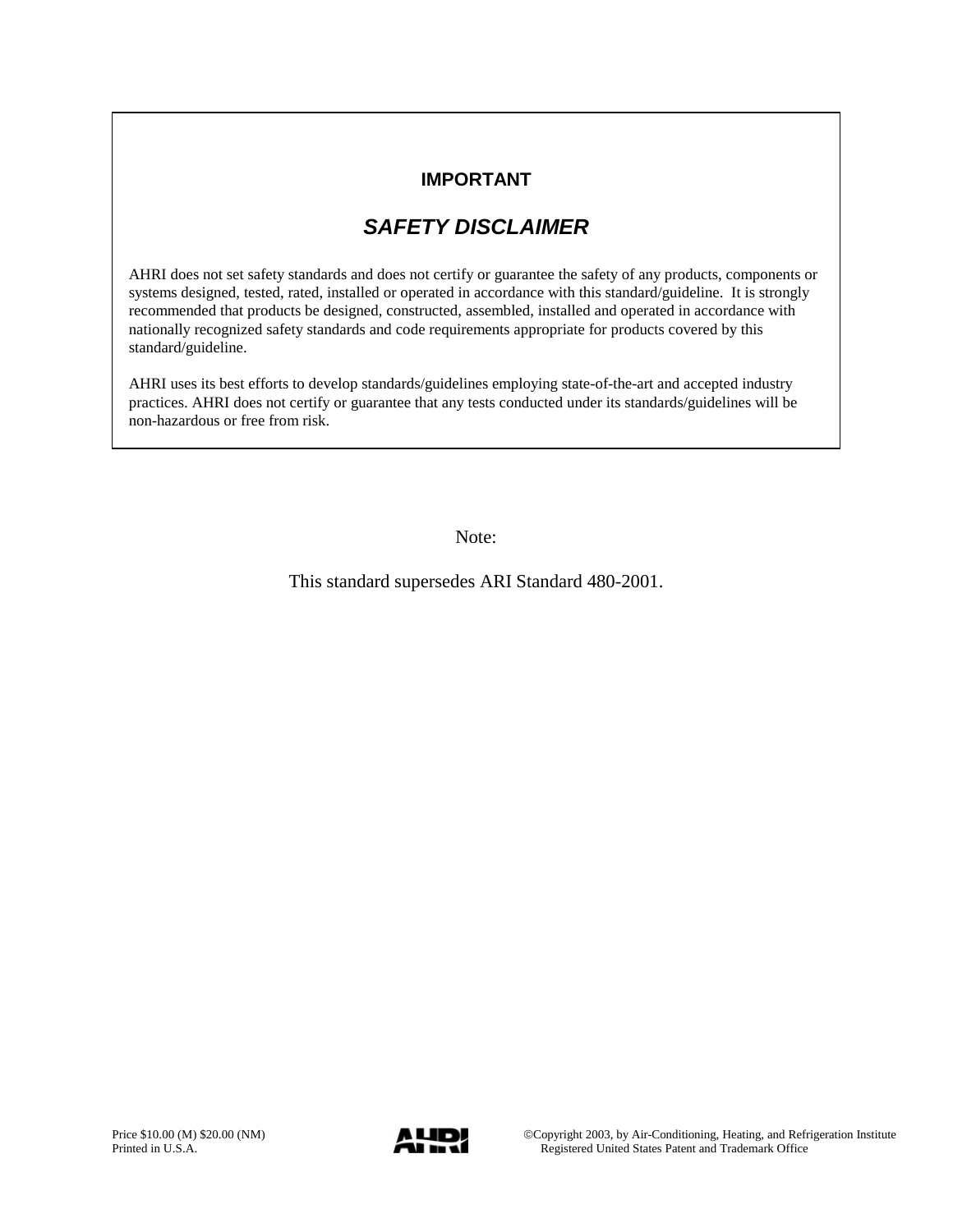## **TABLE OF CONTENTS**

| <b>SECTION</b> | <b>PAGE</b> |
|----------------|-------------|
| Section 1.     |             |
| Section 2.     |             |
| Section 3.     |             |
| Section 4.     |             |
| Section 5.     |             |
| Section 6.     |             |
| Section 7.     |             |
| Section 8.     |             |

### **TABLES**

| Table 1. |  |
|----------|--|
|          |  |

### **APPENDICES**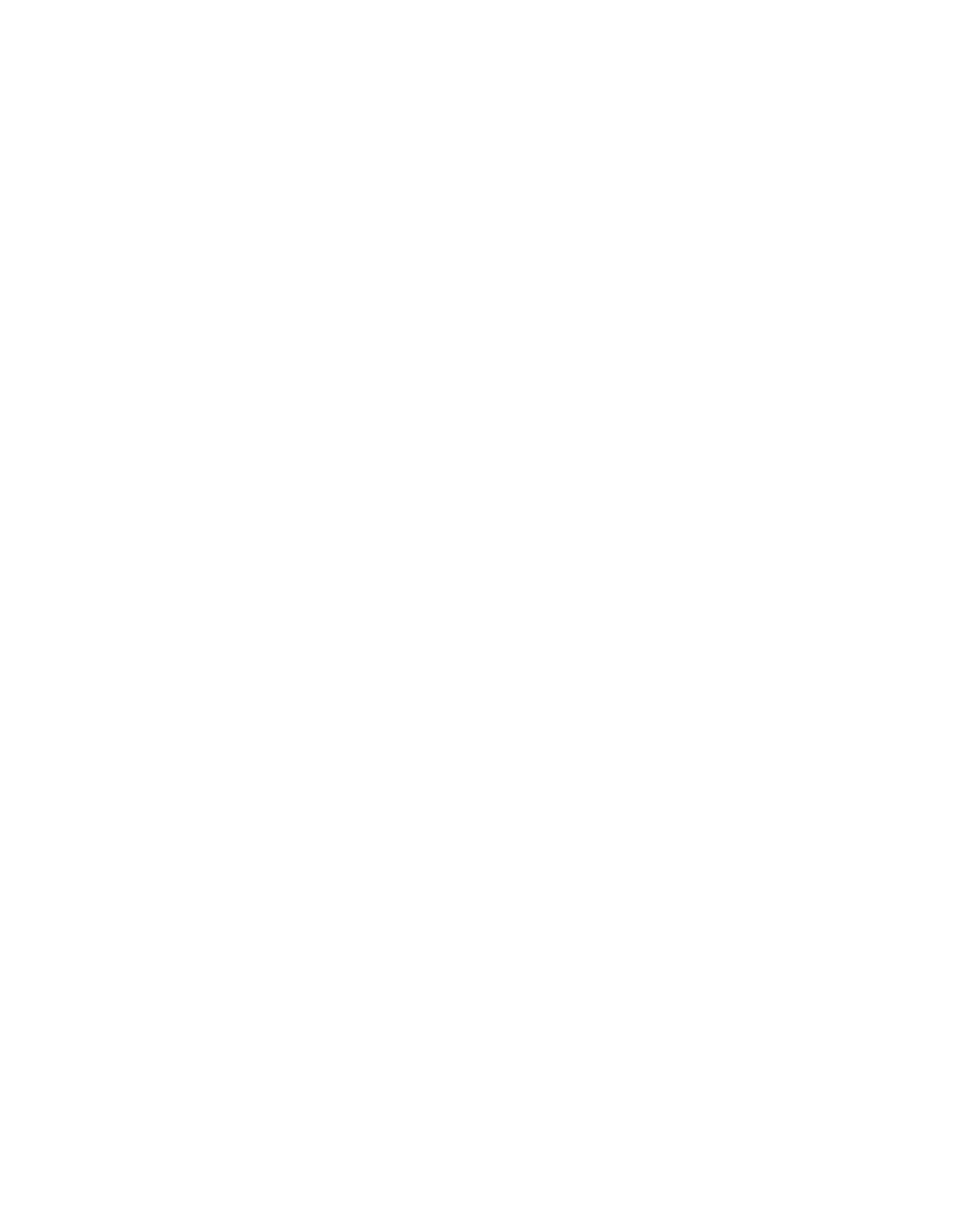# **PERFORMANCE RATING OF REMOTE TYPE REFRIGERANT-COOLED LIQUID COOLERS**

#### **Section 1. Purpose**

**1.1** *Purpose.* The purpose of this standard is to establish for Remote Type Refrigerant-Cooled Liquid Coolers: definitions; test requirements; rating requirements; minimum data requirements for Published Ratings; marking and nameplate data; and conformance conditions.

**1.1.1** *Intent.* This standard is intended for the guidance of the industry, including manufacturers, engineers, installers, contractors and users.

**1.1.2** *Review and Amendment.* This standard is subject to review and amendment as technology advances.

#### **Section 2. Scope**

**2.1** *Scope.* This standard applies to Remote Type Refrigerant-Cooled Liquid Coolers of the Shell-and-Tube, Shell-and-U-Tube, Shell-and-Coil, and Tube-in-Tube types using single component and azeotropic refrigerants only.

#### **2.2** *Exclusions.*

- **2.2.1** This standard does not apply to liquid coolers supplied as part of factory-assembled liquid-chilling packages.
- **2.2.2** This standard does not apply to liquid coolers of the following types:
	- a. Baudelot-type coolers
	- b. Open-tank and coil coolers
	- c. Open shell-and-tube coolers
- **2.2.3** This standard does not include sanitary provisions necessary for the handling of potable Liquids.
- **2.2.4** This standard does not apply to liquid coolers using zeotropic refrigerants.

#### **Section 3. Definitions**

All terms in this document follow the standard industry definitions in the current edition of *ASHRAE Terminology of Heating, Ventilation, Air Conditioning and Refrigeration*, unless otherwise defined in this section.

**3.1** *Evaporating Temperature.* The saturation temperature corresponding to the refrigerant pressure at the liquid cooler refrigerant outlet.

**3.2** *Field Fouling Allowance*. Provision for the anticipated Fouling Factor during use.

**3.2.1** *Fouling Factor*. The thermal resistance due to fouling accumulated on the heat transfer surface.

**3.3** *Liquid.* Where used in this standard, the term Liquid by itself shall denote the fluid being cooled.

**3.4** *Mechanically-Cleanable Liquid Cooler.* A liquid cooler in which Liquid flows through tubes which are accessible from both ends for cleaning by mechanical means, or accessible from one end when U-tubes are used.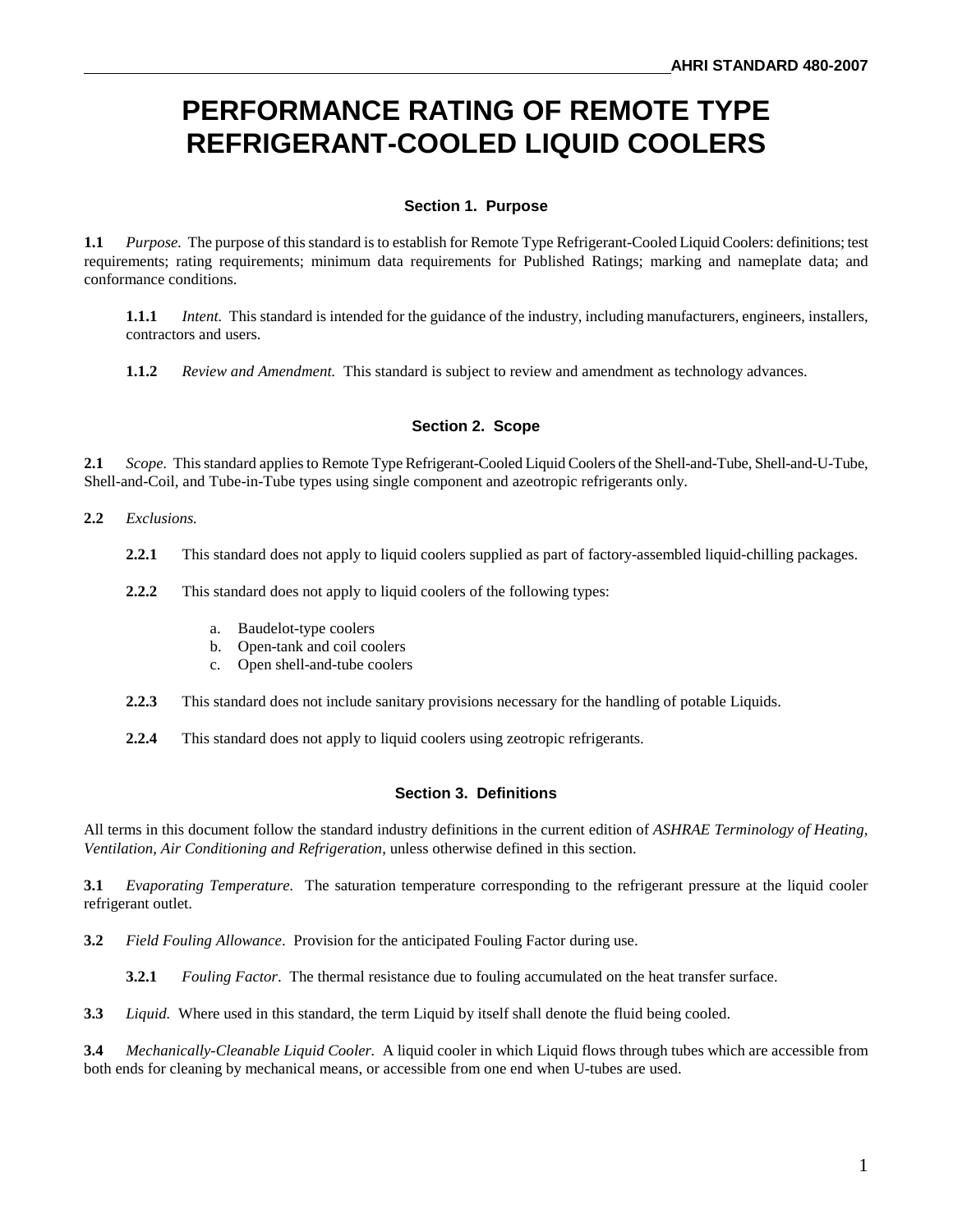#### **AHRI STANDARD 480-2007**

**3.5** *Net Refrigerating Capacity.* The useful heat exchange between the refrigerant and the Liquid being cooled. This value is the product of the liquid mass flow rate and the difference in enthalpy between the Liquid entering and the Liquid leaving the cooler.

**3.5.1** *Clean Tube Capacity.* The Net Refrigerating Capacity of the liquid cooler with clean tubes at Standard Rating Conditions expressed in Btu/h [W].

**3.6** *Published Rating.* A statement of assigned values of those performance characteristics, under stated Rating Conditions, by which a unit may be chosen to fit its application. These values apply to all Remote Type Refrigerant-Cooled Liquid Coolers of like nominal size and type produced by the same manufacturer. As used herein, the term Published Rating includes all performance characteristics shown on the unit or published in specifications, advertising or other literature controlled by the manufacturer, at stated Rating Conditions.

**3.6.1** *Application Rating.* A rating based on tests performed at application Rating Conditions.

**3.6.2** *Standard Rating.* A rating based on tests performed at Standard Rating Conditions.

**3.7** *Rating Conditions*. Any set of operating conditions under which a single level of performance results and which causes only that level of performance to occur.

**3.7.1** *Standard Rating Conditions*. Rating Conditions used as the basis of comparison for performance characteristics.

**3.8** *Remote Type Refrigerant-Cooled Liquid Cooler.* A factory-made assembly in which heat is transferred from the Liquid to the refrigerant causing the refrigerant to evaporate and the Liquid to be cooled. The liquid cooler is furnished separately for field installation in a refrigeration system, rather than for inclusion in a factory-assembled liquid-chilling package.

**3.8.1** *Direct-Expansion.* A liquid cooler in which the refrigerant is normally fed into the tubes or coil by a flow-control device responsive to temperature or pressure, or both, at some point in or near the cooler.

**3.8.2** *Flooded.* A liquid cooler in which refrigerant level is maintained within the evaporating chamber and the Liquid being cooled is circulated through the tubes.

**3.8.3** *Shell-and-Coil*. A liquid cooler in which heat is transferred through one or more coils contained within a closed shell.

**3.8.4** *Shell-and-Tube.* A liquid cooler in which heat is transferred through a group of straight parallel tubes within a closed shell with the tubes terminating at both ends of the cooler.

**3.8.5** *Shell-and-U-Tube.* A liquid cooler in which heat is transferred through a U-tube bundle in a closed shell with the U-tubes terminating at one end of the cooler.

**3.8.6** *Spray-Type.* A liquid cooler which is provided with a refrigerant distributor above a bundle of tubes not normally submerged in liquid refrigerant. The refrigerant which is not evaporated in its passage over the tubes is recirculated through the distributor. The liquid being cooled is circulated in the tubes.

**3.8.7** *Tube-in-Tube.* A liquid cooler which consists of one or more assemblies of two tubes, one within the other, in which heat is transferred between the fluid in the inner tube or tubes and the fluid flowing between the inner and outer tubes.

**3.9** *"Shall" or "Should."* "Shall" or "should" shall be interpreted as follows:

**3.9.1** *Shall.* Where "shall" or "shall not" is used for a provision specified, that provision is mandatory if compliance with the standard is claimed.

**3.9.2** *Should.* "Should" is used to indicate provisions which are not mandatory but which are desirable as good practice.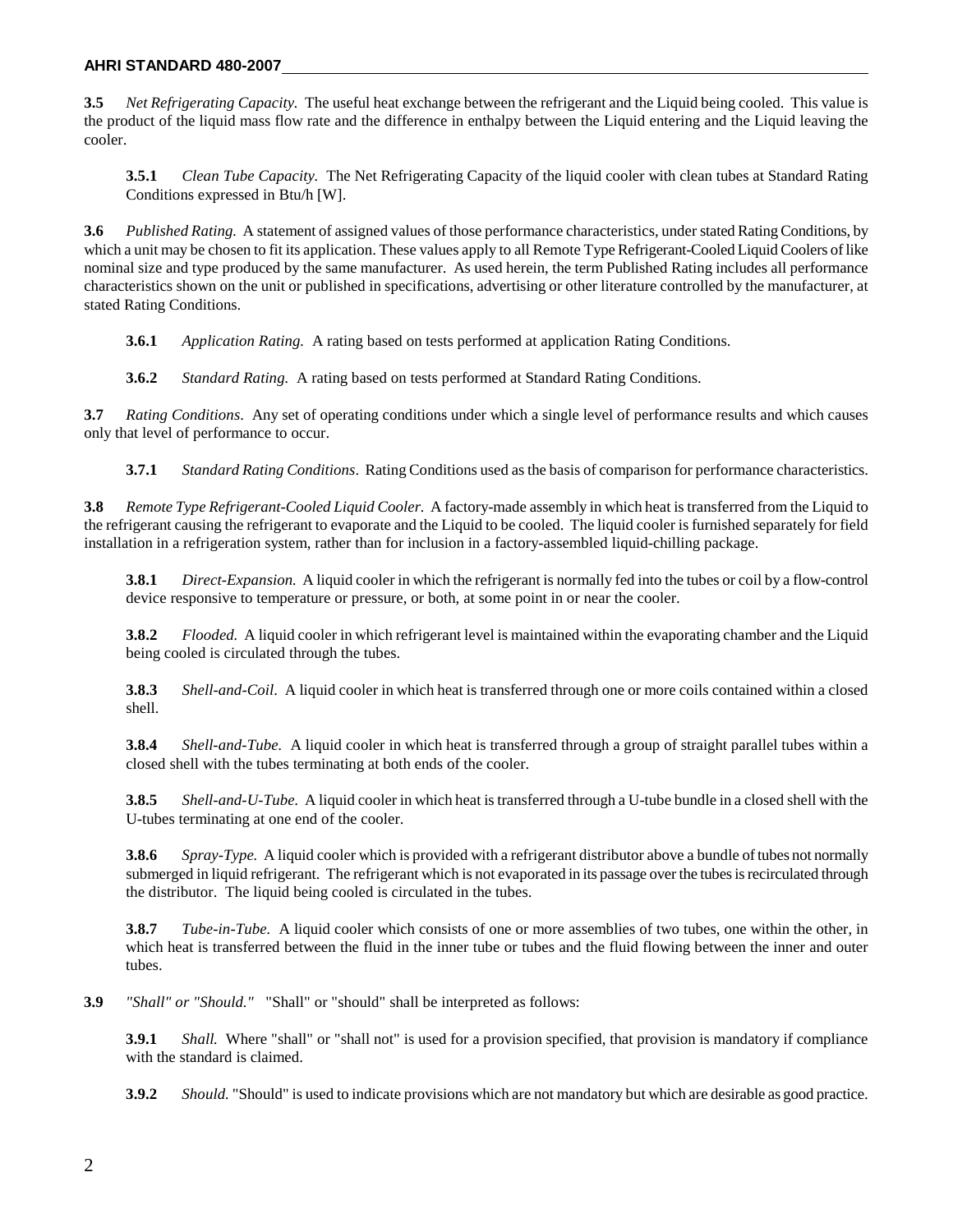**3.10** *Superheat*. The amount of temperature increase of the refrigerant above its saturation temperature at the exit of the liquid cooler.

#### **Section 4. Test Requirements**

**4.1** *Test Requirements*. All Standard Ratings shall be verified by tests conducted in accordance with ASHRAE Standard 24.

#### **Section 5**. **Rating Requirements**

**5.1** *Standard Ratings.* Published Ratings shall include the Standard Rating, as specified, for at least one of the Standard Rating Conditions shown in Table 1 and properly identified as the Standard Rating. Standard Ratings shall be based on tests with initially clean tubes. The liquid-side and refrigerant-side Fouling Factors shall be assumed to be zero.

| <b>Table 1. Standard Rating Conditions</b>                                                                       |                                                |                        |                 |                |                 |                              |                 |                         |                 |
|------------------------------------------------------------------------------------------------------------------|------------------------------------------------|------------------------|-----------------|----------------|-----------------|------------------------------|-----------------|-------------------------|-----------------|
| Rating                                                                                                           | Liquid                                         | <b>Entering Liquid</b> |                 | Leaving Liquid |                 | <b>Saturated Refrigerant</b> |                 | Liquid Refrigerant      |                 |
| Condition                                                                                                        | Being                                          | Temperature            |                 | Temperature    |                 | Temperature Leaving the      |                 | Entering                |                 |
|                                                                                                                  | Cooled                                         |                        |                 |                |                 | Evaporator                   |                 | <b>Expansion Device</b> |                 |
|                                                                                                                  |                                                | $\circ$ F              | $\rm ^{\circ}C$ | $\circ$ F      | $\rm ^{\circ}C$ | $\circ$ F                    | $\rm ^{\circ}C$ | $\circ$ F               | $\rm ^{\circ}C$ |
|                                                                                                                  | Water                                          | 54                     | 12              | 44             | 6.7             | 35                           | 1.7             | 100                     | 37.8            |
|                                                                                                                  |                                                |                        |                 |                |                 |                              |                 |                         |                 |
| $\overline{2}$                                                                                                   | 30%                                            | 20                     | $-6.7$          | 15             | $-9.4$          | 5.0                          | $-15$           | 100                     | 37.8            |
|                                                                                                                  | Ethylene                                       |                        |                 |                |                 |                              |                 |                         |                 |
|                                                                                                                  | Glycol                                         |                        |                 |                |                 |                              |                 |                         |                 |
|                                                                                                                  |                                                |                        |                 |                |                 |                              |                 |                         |                 |
| $3+$                                                                                                             | Water                                          | 68                     | 20              | 60             | 16              | 43                           | 6.1             | 110                     | 43.3            |
| Ratings are for single component and azeotropic refrigerants only. Zeotropic refrigerants are excluded.<br>Note: |                                                |                        |                 |                |                 |                              |                 |                         |                 |
| The minimum Superheat of the leaving refrigerant shall be specified by the manufacturer.                         |                                                |                        |                 |                |                 |                              |                 |                         |                 |
|                                                                                                                  | † For water-source heat pump application only. |                        |                 |                |                 |                              |                 |                         |                 |

**5.2** *Application Ratings*. Application Ratings provide performance data at operating conditions other than those shown in Table 1. Whenever Application Ratings are published or printed, they shall include, or be accompanied by, the Standard Rating, clearly designated as such, including a statement of the conditions at which the ratings apply. Application Ratings shall contain all information shown in 6.2. When Application Ratings include a water-side Field Fouling Allowance they shall be calculated by the method specified in 5.3. Published Ratings shall be subject to the tolerances of this standard.

**5.2.1** Either Application Ratings or a method of adjusting the clean tube ratings may be presented to show the effect of various liquid-side Field Fouling Allowances. These calculation methods or method of adjusting these ratings shall be calculated in accordance with 5.3.

**5.2.2** The manufacturer shall publish the maximum and minimum recommended liquid flow rates.

**5.3** *Determination of Ratings.* Ratings shall be determined in accordance with the following:

**5.3.1** *Clean Tube Ratings.* Clean tube ratings shall be based on tests with initially clean tubes conducted in accordance with 4.1. The results of these tests shall be accepted as reflecting a Fouling Factor of zero.

**5.3.2** *Fouled Tube Ratings.* From the results of the clean tube tests, calculate the clean tube overall heat transfer coefficient,  $U_c$ . Then, mathematically add the specified Fouling Factor to the reciprocal of  $U_c$  and calculate the fouled tube ratings for publication using the following method (refer to ARI Guideline E for discussion of Fouling Factors).

$$
U_c = \frac{q}{A \cdot (LMTD)_c}
$$
 (1)

where: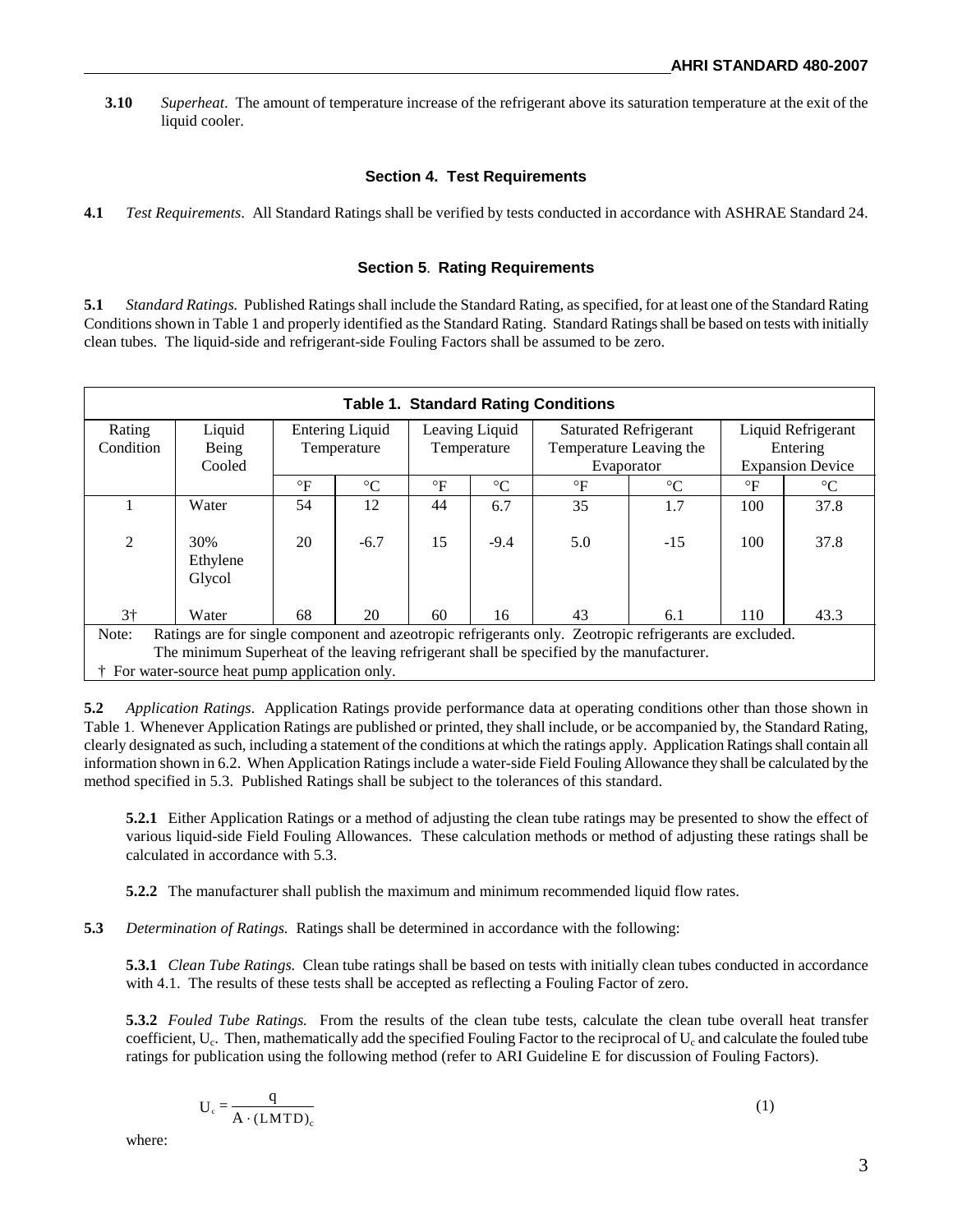$$
LMTD = \frac{(t_{we} - t_s) - (t_{w1} - t_s)}{\ln \left[\frac{(t_{we} - t_s)}{t_{w1} - t_s}\right]}
$$
  
= 
$$
\frac{(t_{we} - t_{w1})}{\ln \left[\frac{(t_{w1} - t_s) + (t_{we} - t_{w1})}{t_{w1} - t_s}\right]}
$$
  

$$
LMTD = \frac{R}{\ln (1 + R/S)}
$$
 (2)

The following equations shall be used to calculate the fouled tube ratings:

**5.3.2.1** For fouling inside tubes (evaporating outside):

a. Based on outside surface:

$$
U_{fo} = \frac{1}{\frac{1}{U_{co}} + \left(\frac{A_o}{A_i}\right) r_{fi}}
$$
(3a)

b. Based on inside surface:

$$
U_{fi} = \frac{1}{\frac{1}{U_{ci}} + r_{fi}}\tag{3b}
$$

#### **5.3.2.2** For fouling outside tubes (evaporating inside):

a. Based on outside surface:

$$
U_{\rm fo} = \frac{1}{\frac{1}{U_{\rm co}} + r_{\rm fo}}
$$
 (3c)

b. Based on inside surface:

$$
U_{fi} = \frac{1}{\frac{1}{U_{ci}} + \left(\frac{A_i}{A_o}\right) r_{fo}}
$$
(3d)

**5.3.2.3** The following equations shall be used for all configurations to obtain the small temperature difference, S*f*, at the fouled condition:

a. Based on outside surface:

$$
S_f = \frac{R}{e^x - 1} \tag{4a}
$$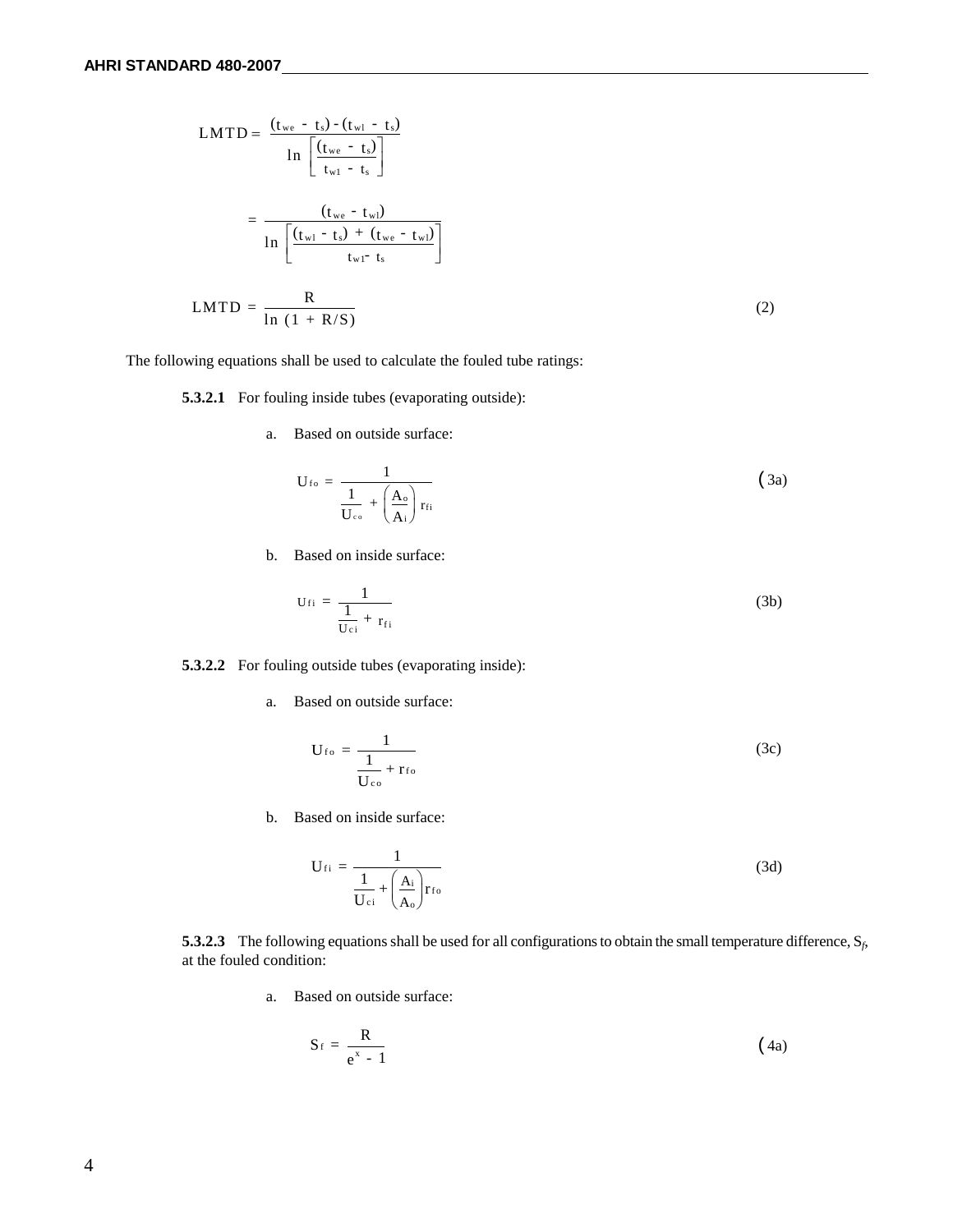where:

$$
x = \frac{R \cdot U_{\rm fo} \cdot A_{\rm o}}{q}
$$

b. Based on inside surface:

$$
S_f = \frac{R}{e^y - 1} \tag{4b}
$$

where:

$$
y = \frac{R \times U_{fi} \times A_i}{q}
$$

**5.3.2.4** The new evaporating temperature with fouled tubes,  $t_{sf}$ , can then be found using the small difference,  $S_f$ :

$$
t_{sf} = t_{w1} - S_f \tag{5}
$$

**5.4** *Symbols and Subscripts*. The symbols and subscripts used in Equations 1 through 5 are as follows:

*Symbols:*

| A                | $=$      | Total heat transfer surface area, $ft^2$ [m <sup>2</sup> ]                                               |
|------------------|----------|----------------------------------------------------------------------------------------------------------|
| $A_i/A_o$        | $=$      | Ratio of inside to outside surface area                                                                  |
| $A_o/A_i$        | $\equiv$ | Ratio of outside to inside surface area                                                                  |
| $\boldsymbol{e}$ |          | $=$ Base of natural logarithm                                                                            |
| <b>LMTD</b>      |          | $\equiv$ Logarithmic mean temperature difference, ${}^{\circ}F$ [ ${}^{\circ}C$ ]                        |
| $\boldsymbol{q}$ | $=$      | Net Refrigerating Capacity, Btu/h [W]                                                                    |
|                  |          | = Heat transfer resistance, $h \cdot ft^2 \cdot {}^{\circ}F/Btu$ [m <sup>2</sup> $\cdot {}^{\circ}C/W$ ] |
| R                | $=$      | Liquid temperature range = $t_{we}$ - $t_{wl}$ , ${}^{\circ}$ F [ ${}^{\circ}$ C]                        |
| S                | $=$      | Small temperature difference = $t_{wl}$ - $t_s$ , °F [°C]                                                |
| t                | $=$      | Temperature, ${}^{\circ}F$ [ ${}^{\circ}C$ ]                                                             |
|                  |          | = Overall heat transfer coefficient, Btu/h · ft <sup>2</sup> · $\rm{P}F[W/m^2 \cdot \rm{P}C]$            |

*Subscripts:*

| $\mathcal{C}$ |     | Clean                                  |
|---------------|-----|----------------------------------------|
| $\epsilon$    | $=$ | Entering                               |
|               | $=$ | Fouled or fouling                      |
|               | $=$ | Inside                                 |
|               |     | $=$ Leaving                            |
| 0             | $=$ | Outside                                |
| S             | $=$ | Saturated vapor leaving the evaporator |
| w             | $=$ | Liquid                                 |

**5.5** *Tolerance.* To comply with this standard, measured test results shall not be less than 95% of the Published Rating for Net Refrigerating Capacity and shall not exceed 110% of the Published Ratings for pressure drop.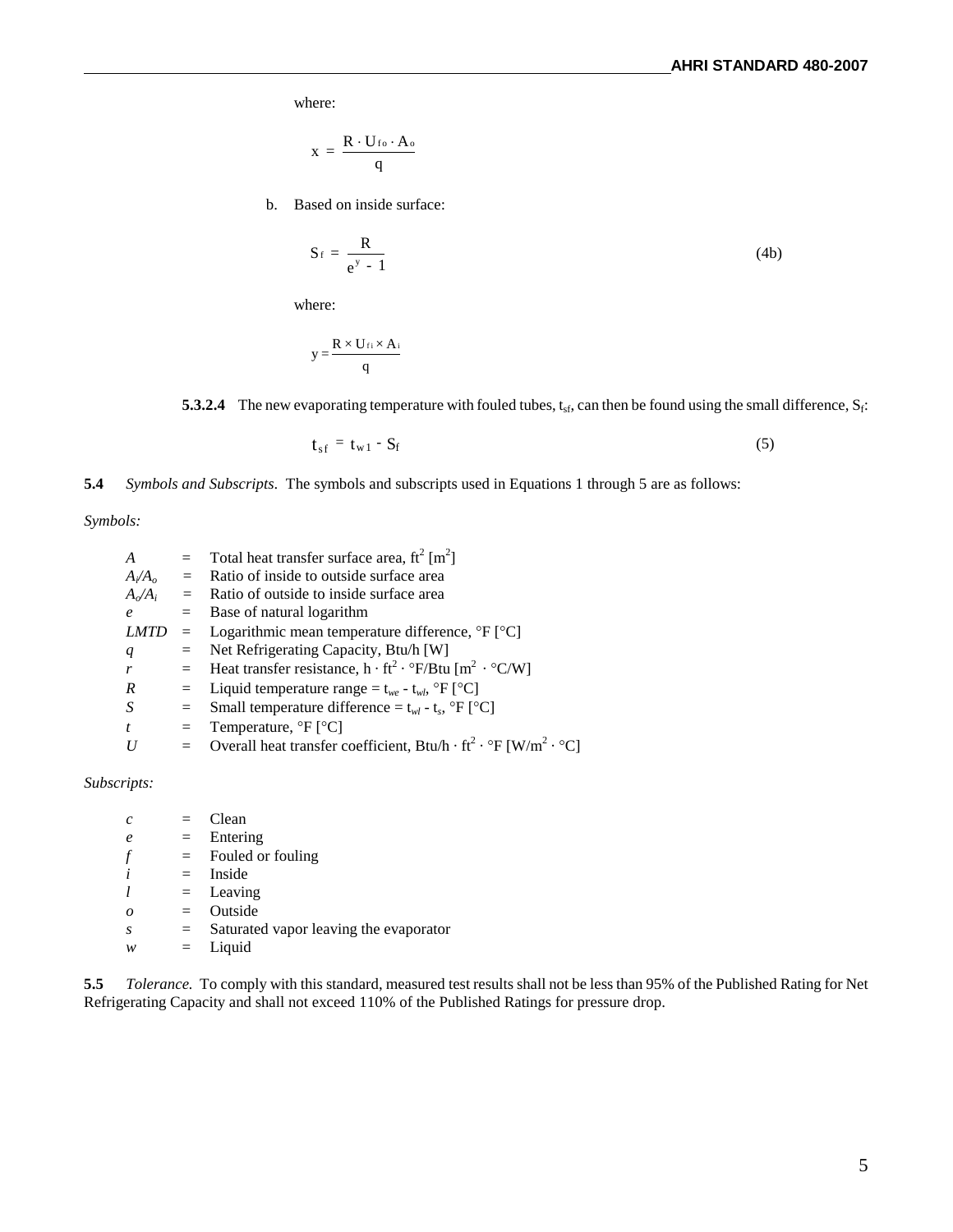#### **Section 6. Minimum Data Requirements for Published Ratings**

**6.1** *Minimum Data Requirements for Published Ratings.* As a minimum, Published Ratings shall include all Standard Ratings. All claims to ratings within the scope of this standard shall be accompanied by the statement "Rated in accordance with AHRI Standard 480." All claims to ratings outside the scope of this standard shall be accompanied by the statement "Outside the scope of AHRI Standard 480." Wherever Application Ratings are published or printed, they shall include a statement of the conditions at which the ratings apply.

Application Ratings shall contain all information shown in 6.2. When Application Ratings include a liquid-side Fouling Factor, they shall be calculated by the method specified in 5.3.

#### **6.2** *Published Ratings*

**6.2.1** Published Ratings shall include the following:

- a. Refrigerant designation(s) in accordance with ANSI/ASHRAE Standard 34 with Addenda
- b. Saturated refrigerant temperature leaving the evaporator,  ${}^{\circ}F$   ${}^{\circ}C$ ]
- c. Net Refrigerating Capacity, Btu/h or tons [W]
- d. Liquid flow rate, gpm [L/s]
- e. Liquid pressure drop, psi [kPa]
- f. Leaving liquid temperature,  ${}^{\circ}F$   ${}^{\circ}C$ ]
- g. Superheat, °F [°C] (direct-expansion)
- h. Fouling Factor (liquid-side),  $ft^2 \cdot h \cdot {}^{\circ}F/Bt \cdot [m^2 \cdot {}^{\circ}C/W]$
- i. Type of Liquid being cooled

**6.2.2** Published Ratings shall be accompanied by the following information:

- a. Design pressures for liquid-side and refrigerant-side, psig [kPa gage]
- b. Overall dimensions
- c. All connection sizes and types
- d. Shipping weight, lb [kg]
- e. Operating weight (including refrigerant and water), lb [kg]
- f. If only clean tube ratings are published, a statement shall be included to contact the manufacturer if fouled tube ratings are required

#### **Section 7. Marking and Nameplate Data**

**7.1** *Marking and Nameplate Data.* As a minimum, each liquid cooler shall have the following information shown in a conspicuous place:

- a. Name of manufacturer
- b. Manufacturer's model or serial number
- c. Design pressure for the liquid-side, psig [kPa]
- d. Design pressure for the refrigerant-side, psig [kPa]
- e. Refrigerant designation in accordance with ANSI/ASHRAE 34 with Addenda

#### **Section 8. Conformance Conditions**

**8.1** *Conformance.* While conformance with this standard is voluntary, conformance shall not be claimed or implied for products or equipment within the standard's *Purpose* (Section 1) and *Scope* (Section 2) unless such product claims meet all of the requirements of the standard and all of the testing and rating requirements are measured and reported in completecompliance with the standard. Any product that has not met all the requirements of the standard shall not reference, state, or acknowledge the standard in any written, oral, or electronic communication.